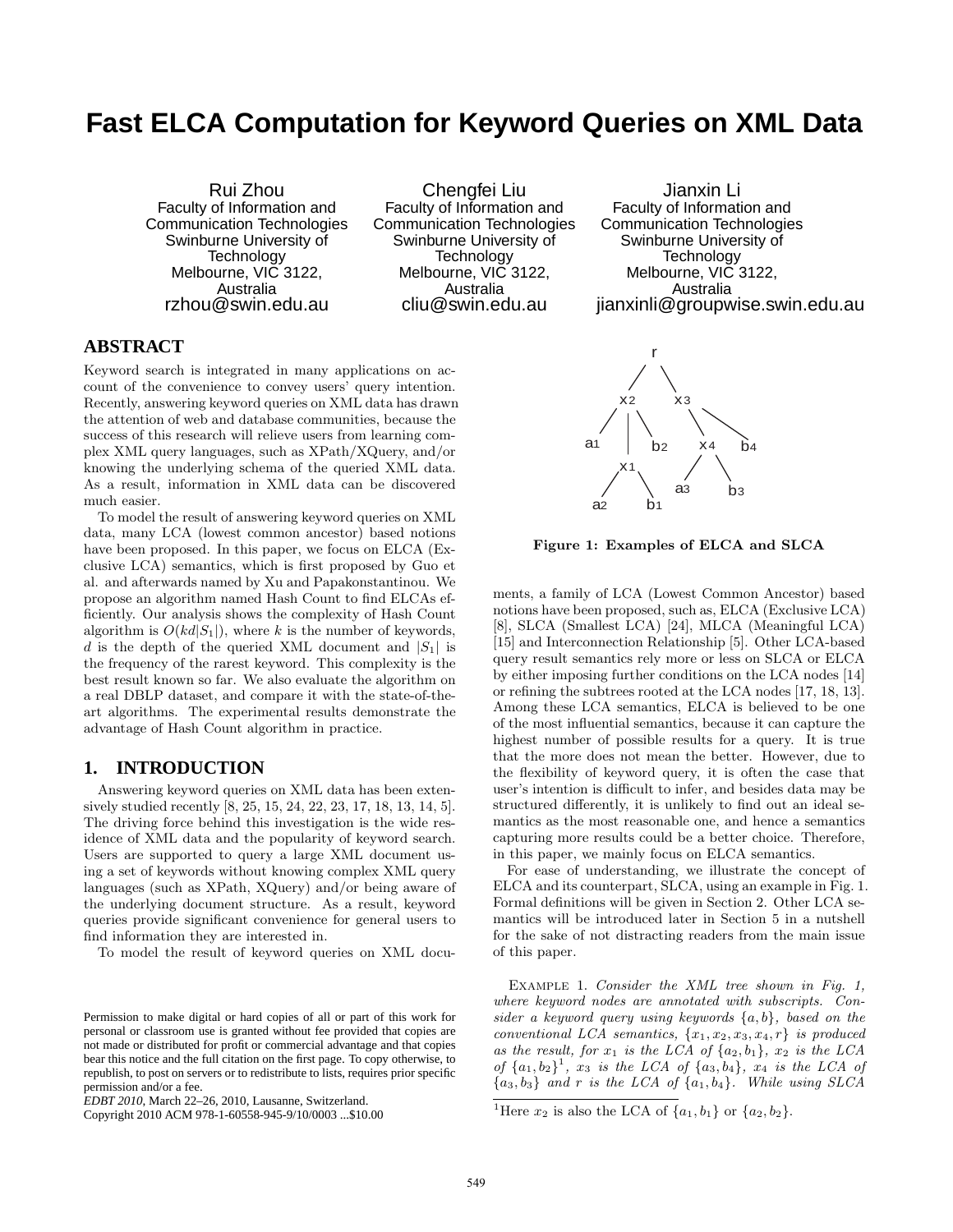*semantics, only*  $\{x_1, x_4\}$  *is given as the result, because*  $x_2$ *,*  $x_3$  *and* r *are ancestors of*  $x_1$  *or ancestors of*  $x_4$  *or both. (SLCA semantics requires the result LCAs to be lowest so that the query result is a set of tightest XML fragments containing all the keywords.) Using ELCA semantics, the result* set is  $\{x_1, x_2, x_4\}$ . Here, each ELCA node has its own "wit*ness" nodes, e.g.*  $x_1$  *is witnessed by*  $\{a_2, b_1\}$ *,*  $x_2$  *is witnessed* by  $\{a_1, b_2\}$ , and  $x_4$  by  $\{a_3, b_3\}$ . Compared with SLCA se*mantics,* x<sup>2</sup> *is additionally identified as a result. This point of view is reasonable, because, other than "witness" nodes*  ${a_2, b_1}$  *which have already been covered by*  $x_2$ 's *child*  $x_1, x_2$ *has its own contributors*  $\{a_1, b_2\}$ .

ELCA semantics helps users find more reasonable results, but also brings the challenge of computing them. Unlike well-studied SLCA computation in [24, 22, 23], the performance of ELCA computation algorithms is less satisfactory. Dewey Inverted List (DIL) algorithm, proposed in [8], is the pioneer work of computing ELCAs. It is not complex, but suffers from scanning all the inverted lists of query keywords. Here, an inverted list of a keyword is a list of elements in the XML document that directly contain the keyword, eg. the inverted lists for keyword  $a$  and  $b$  on the tree in Fig. 1 is  ${a_1, a_2, a_3}^2$  and  ${b_1, b_2, b_3, b_4}$  respectively. The complexity of DIL algorithm is  $O(kd|S|)$ , where k is the number of keyword,  $d$  is the depth of document tree,  $|S|$  is the total length of all keyword inverted lists. If the query keywords contain some "stop words" (whose inverted lists are very long), the performance of DIL algorithm will degrade dramatically. Another method, Indexed Stack (IS) algorithm [25], uses the shortest keyword inverted list as the working list, and first generates a set of ELCA candidates, and then verifies them. It avoids scanning all the inverted lists, but still needs to access non-working lists by logarithmic indexed lookups. The complexity is  $O(kd|S_1|log|S_{max}|)$ , where  $|S_1|$  ( $|S_{max}|$ ) is the length of the shortest (longest) keyword inverted list. (During implementation, if all the inverted lists are stored together as a single list, then  $|S_{max}| = |S|$ .) The  $log|S_{max}|$ factor is for discovering connections between matched keywords. The merit of IS algorithm is that, in real applications,  $|S_1|log|S_{max}|$  could be smaller than  $|S|$ , since keyword frequencies are often biased. While, in this paper, we will show the  $log|S_{max}|$  factor can be further saved, resulting in an  $O(kd|S_1|)$  algorithm.

The aim of this paper is, to introduce a (both theore -tically and experimentally) *efficient* algorithm that computes the ELCA nodes for a set of keywords over an XML document.

The key idea of our algorithm is to record the number of keyword instances appearing under a node, and use such information to judge whether an ELCA candidate is a real ELCA node. To be specific, we compare the number of keyword instances that a candidate node has covered with the total number of instances that the candidate node's children who contain all the keywords have covered. If, for each keyword, there exists an instance solely contributing to the candidate, then the candidate is a real ELCA node. For example, in Fig. 1, node  $x_2$  contains two keyword a instances

 ${a_1, a_2}$  and two keyword b instances  ${b_1, b_2}$ . We denote the count of keyword a, b under  $x_2$  as  $C_{x_2}(a, b) = (2, 2)$ . The only child of  $x_2$  containing all the keyword is  $x_1$ , and  $C_{x_1}(a, b) = (1, 1)$ , for  $x_1$  only covers  $a_2$  and  $b_1$ , one instance for each keyword.  $C_{x_2}(a, b)$  is larger than  $C_{x_1}(a, b)$  on every dimension, and therefore  $x_2$  is identified as an ELCA node, since it has a proprietary contributor for each keyword. Note that, if  $x_2$  has more children containing all the keywords, the keyword counts of these children should be added together before compared with  $C_{x_2}(a, b)$ . Similarly, we have  $C_{x_3}(a, b) = (1, 2), C_{x_4}(a, b) = (1, 1)$  and  $x_4$  is the only child of  $x_3$  containing all the keywords. Comparing  $C_{x_3}(a, b)$  with  $C_{x_4}(a, b)$ ,  $x_3$  does not have any proprietary keyword a instance, and hence is not an ELCA node. Keyword count information can be stored in a hash index, giving an  $O(1)$ look-up time. The details of our algorithm, including index build-up, ELCA candidate generation, ELCA candidate verification, and optimized techniques, will be introduced in the main section of this paper.

We summarize our contributions as follows:

- We propose an efficient algorithm, named Hash Count, to find ELCAs to answer keyword queries on XML data. We show the complexity of the algorithm is  $O(kd|S_1|)$ , which is the best complexity result among existing works.
- We conduct a series of experiments to compare the performance of Hash Count algorithm with existing algorithms (Dewey inverted list algorithm and Indexed Stack algorithm) on real XML dataset. The experimental study shows our Hash Count algorithm outperforms the existing ones in almost every case.

Here is a roadmap of this paper. In Section 2, we introduce a formal definition of ELCA, along with some notations used in this paper. We also introduce two existing algorithms for computing ELCA nodes. In Section 3, we give out the Hash Count algorithm. Two versions of the algorithm will be proposed, a naive one and an optimized one. Experimental results are shown in Section 4. Related works and conclusion are given in Section 5 and Section 6 respectively.

## **2. PRELIMINARIES**

In this section, we first introduce ELCA query semantics, and then review the state-of-the-art works on how to locate ELCA nodes. We also point out the disadvantages of the current works.

#### **2.1 ELCA semantics**

We model XML documents as trees using the conventional labeled ordered tree model, and cross references are not considered in this paper. Each node of an XML tree corresponds to an XML element, an attribute or a text string. The leaf nodes are all text strings. A keyword may appear in element names, attribute names or text strings. If a keyword  $w$  appears in the subtree rooted at a node  $n$ , we say the node  $n$  contains keyword  $w$ . If  $w$  appears in the element name or attribute name of  $n$ , or  $w$  appears in the text value of  $n$  when  $n$  is a text string, we say node  $n$  directly contains keyword w.

A keyword query on an XML document often asks for an XML node that contains all the keywords, therefore, for large XML documents, indexes are often built to record

 $2$ The inverted list often stores a set of encoded numbers, because nodes in the XML are often encoded by some encoding scheme, such as Dewey Encoding.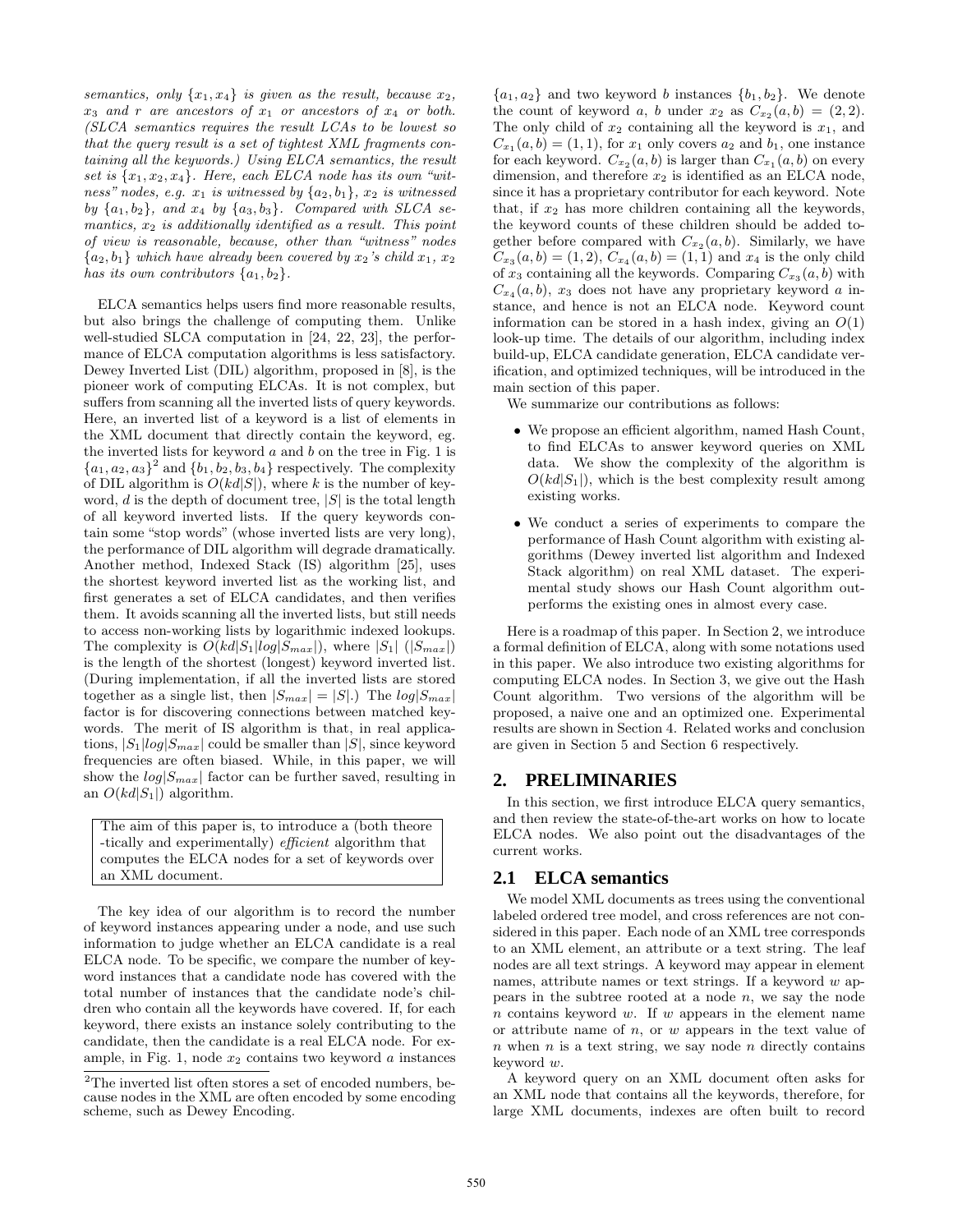which nodes directly contain which keywords in order to speed up keyword query processing. For example, for a keyword  $w_i$ , all nodes directly contain  $w_i$  are stored in a list  $S_i$ (called inverted list) and can be retrieved altogether at once. Each item in  $S_i$  is an encoded number (eg. using *preorder* encoding scheme) or an encoded object (eg. using Dewey encoding scheme). We always use  $S_1$  to denote the shortest inverted list throughout this paper<sup>3</sup>.

We follow the definitions in [25] on formalizing the semantics of LCA and ELCA. We introduce some notions first. Let  $v \prec_a u$  denote v is an ancestor node of u, and  $v \preceq_a u$  denote  $v \prec_a u$  or  $v = u$ . The function  $lca(v_1, \ldots, v_k)$  computes the Lowest Common Ancestor (LCA) of nodes  $v_1, \ldots, v_k$ . The LCA of sets  $S_1, \ldots, S_k$  is the set of LCAs for each combination of nodes in  $S_1$  through  $S_k$ .

$$
lca(w_1, \ldots, w_k) = lca(S_1, \ldots, S_k) =
$$
  

$$
{lca(n_1, \ldots, n_k)|n_1 \in S_1, \ldots, n_k \in S_k}
$$

Given k keywords  $\{w_1, \ldots, w_k\}$  and their corresponding inverted lists  $S_1, \ldots, S_k$  of an XML tree T, the Exclusive LCA of these keywords on  $T$  is defined as:

$$
elca(w_1, ..., w_k) = elca(S_1, ..., S_k) =
$$
  
\n
$$
\{v | \exists n_1 \in S_1, ..., n_k \in S_k (v = lca(n_1, ..., n_k) \land
$$
  
\n
$$
\forall i \in [1, k] \ \mathcal{Z}x(x \in lca(S_1, ..., S_k) \land child(v, n_i) \leq_a x)\}
$$

where  $child(v, n_i)$  denotes the child node of v on the path from  $v$  to  $n_i$ . The meaning of a node  $v$  to be an ELCA is:  $v$  should contain all the keywords in the subtree rooted at  $v$ , and after excluding  $v$ 's children which also contain all the keywords from the subtree, the subtree still contains all the keywords. In other words, for each keyword, node  $v$  should have its own contributor. With the above definition, readers are now clear on why the ELCAs in Fig. 1 are  $\{x_1, x_2, x_4\}$ . We now give another example to further illustrate the concept of ELCA, to avoid readers being misled.

Example 2. *To answer keyword query* {a, b} *on the XML tree in Fig. 2, obviously,* {x3, x5} *are ELCA nodes. After excluding the subtrees rooted at* x<sup>3</sup> *and* x5*,* x<sup>1</sup> *still has its own contributors* a1*,* b3*, but here* x<sup>1</sup> *is not an ELCA node, because*  $a_1$  *and*  $b_3$  *are screened by*  $x_2$  *and*  $x_4$  *respectively, for* x<sup>2</sup> *and* x<sup>4</sup> *both contain all the keywords. Therefore, the ELCAs for keyword*  $\{a, b\}$  *on the tree are*  $\{x_3, x_5\}$ *.* 

Considering the above example, some readers may prefer  $x_1$  as a query result. This will bring in a new semantics similar to the current ELCA semantics. We stress that our focus of this paper is not to reason which semantics is more reasonable, but simply to concentrate on efficiently finding the ELCAs according to the original semantics. We point out that our algorithm and existing algorithms (DIL and IS) can be altered to cater to other similar semantics (like the above one).

Note that the definition of ELCA first appeared in [8]. We use the one in [25] for the convenience of presentation. Of course, these two definitions are equivalent. We also borrowed some other notions from [25], which will be introduced later in this paper when necessary.



Figure 2:  $x_1$  is not an ELCA

## **2.2 Current works on ELCA computation**

XRank [8] is the first work presenting ELCA semantics. It is also one of the first several works to model keyword query result over XML documents. The Dewey Inverted List (DIL) algorithm proposed in [8] is the first algorithm to evaluate ELCA nodes. In DIL, k keyword inverted lists are accessed in sorted-merge order, and a stack is used to record the current LCA node. Once a new node is read from some list, the stack is updated with or without producing ELCA nodes progressively. To comment on this algorithm, DIL takes pride in its simplicity, but suffers from low efficiency, especially when some keyword lists are found to be very long (Such keywords are referred as "stop words".), because it has to scan to the end of all the inverted lists. The complexity of DIL algorithm is  $O(kd|S|)$ , where |S| is total size of all the inverted lists.

Indexed Stack (IS) Algorithm [25] outperforms XRank by avoiding scanning all the lists. It takes the shortest list as the working list (corresponding to the rarest keyword), and computes the SLCA for each node in the working list with nodes in other lists to compromise an ELCA candidate set, denoted as  $\bigcup \; slca({v_1}, S_2, \ldots, S_k)$ . Here,  $slca({v_1}, S_2, \ldots, S_k)$  $v_1 \in S_1$ is defined as follows:

$$
slca({v1}, S2,..., Sk) =
$$
  
{v|v ∈ lca({v<sub>1</sub>}, S<sub>2</sub>,..., S<sub>k</sub>) ∧  
∀v' ∈ lca({v<sub>1</sub>}, S<sub>2</sub>,..., S<sub>k</sub>)(v ∗<sub>a</sub> v')}

For example, for the given keywords  $\{a, b\}$ , the ELCA candidate set  $\bigcup \; slca({v_1}, S_b)$  on the tree in Fig. 1 is  ${x_1, x_2, x_4}$ ,  $v_1 \in S_a$ for  ${x_2}$  =  $slea({a_1}, S_b), {x_1}$  =  $slea({a_2}, S_b)$  and  ${x_4}$  =  $slca({a_3}, S_b)$ . Similarly, the candidate set on the tree in Fig. 2 is  $\{x_2, x_3, x_5\}$ . And then, those ELCA candidates are verified to pick out the real answers. In Fig. 1,  $\{x_1, x_2, x_4\}$ are all real ELCAs, while in Fig. 2, only  $\{x_3, x_5\}$  are real ELCAs. In the IS algorithm, the working list is accessed sequentially, and other lists are accessed randomly by index. The number of ELCA candidates is not larger than the number of nodes in the shortest keyword list. The complexity of IS algorithm is  $O(kd|S_1|log|S_{max}|)$ . The unperfect aspect of IS algorithm is that, given an ELCA candidate  $v$ , for each keyword  $w_i$ , it always attempts to find an *exact* node in  $S_i$  to "witness"  $v$ . In fact, we can judge whether  $v$  is a real ELCA without knowing the exact witness node, as long as we know there exists such a witness node. This point motivates our Hash Count algorithm.

<sup>&</sup>lt;sup>3</sup>In this paper and also in the previous work [25], "frequency" is used to denote the length of a inverted list. The referred frequency means the number of distinct nodes that directly contain a certain keyword. It is not the real frequency of the keyword, eg. a keyword may appear several times in a leaf text string, but will be counted only once.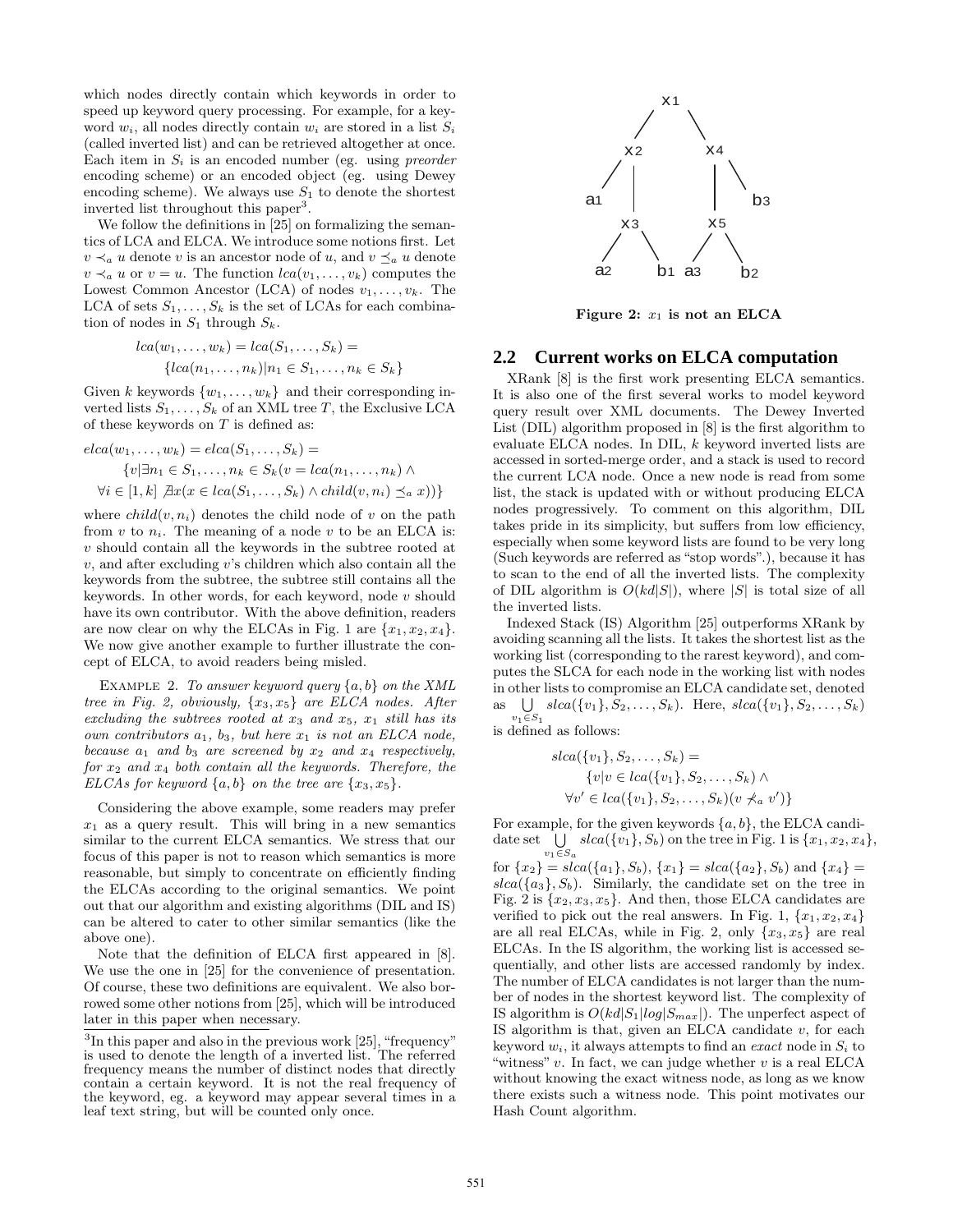# **3. ELCA EVALUATION**

In this section, we introduce the Hash Count algorithm to find the ELCA nodes. We will firstly give a brief idea of the algorithm in Section 3.1, followed by the hash indexes we need to build to serve our algorithm in Section 3.2. Then we give a naive version of the algorithm, which is a straightforward implementation of our idea in Section 3.3 and 3.4. Finally, we present an advanced version of Hash Count algorithm armed with some optimization techniques.

## **3.1 Outline of the Hash Count algorithm**

Our Hash Count algorithm can be divided into two subtasks: (I) firstly, find out ELCA candidates (nodes that are possible to be ELCA nodes); (II) verify these candidates, discard the false positives and obtain the real results. Note that this framework is the same as the Indexed Stack algorithm [25], but techniques used are different. To be specific, our ELCA candidate definition is different, and even more simple, resulting in an easy step of candidate generation. On the other hand, our verification step takes advantage of an important observation and is more efficient.

As to subtask (I), the ELCA candidate set is defined as  ${v|v \in T \land \exists v_1(v_1 \in S_1 \land v \preceq_a v_1)},$  where T denotes all the nodes in the XML tree. The above expression means a node is possible to be an ELCA only if it contains the least frequent keyword directly or indirectly. According to our definition, the number of ELCA candidates is bounded by  $d|S_1|$ , where d is the depth of the tree,  $|S_1|$  is the frequency of the rarest keyword. Readers may notice that the requirement for a node to be an ELCA candidate is not strict, leading to a possible large candidate size. In fact, the upper bound of the candidate size,  $d|S_1|$ , is usually not very large, because there often exists a "selective" keyword, i.e.  $|S_1|$ is relatively small, and XML documents are not extremely deep. In this candidate generation step, we aim to inspect each ELCA candidate (verified whether it is a real ELCA) at most once. This is done by maintaining a stack. Details will be explained in Section 3.3.

As to subtask  $(II)$ , we verify an ELCA candidate v by comparing how many keyword instances  $v$  has covered with how many keyword instances have already been covered by some node  $u$ , where  $u$  is a child of  $v$  and  $u$  itself has contained all the keywords. The observation is that, if, for each keyword, the candidate  $v$  has some instance solely contributing to  $v$  itself, but not contributing to any child  $u$  (which contains all the keywords) under  $v$ , we can draw the conclusion that  $v$  is a real ELCA node. This part will be elaborated in Section 3.4.

## **3.2 Index Build-up**

To better illustrate our algorithms, we introduce some indexes first. In these indexes, we identify each node of the XML tree with its preorder id (obtained by a preorder traversal of the tree). We stress that our algorithm also works with other numbering methods, such as postorder numbering or Dewey encoding, as long as each node in the tree can be uniquely identified. The indexes have three parts:

• A hash table called *Frequency Table* stores for each keyword the frequency of this keyword in the XML tree. It is used to find the least frequent keyword, i.e. to choose the working inverted list.



Figure 3: Examples of Indexes

- A disk-based B+ tree stores all the nodes in the XML tree that directly contain a keyword. These nodes are first grouped by the contained keyword, and then ordered by their preorder ids, i.e. the key of the B+ tree is a combined object (keyword, preorder  $_id$ ), and the comparison operator is overloaded by comparing the keyword field and preorder id field in turn. The  $B+$ tree is often referred as *Inverted Lists* in the previous works. For each keyword, the size of its inverted list is the number of nodes directly containing that keyword. While in our B+ tree index, we also have a value field for each leaf node in the B+ tree. The value field also stores nodes that indirectly contain a keyword. Example 3 will make this point clear.
- For each keyword, we have a hash table (named *Hash Count Index* ) to store the nodes in the XML tree that directly or indirectly contain that keyword, and how many keyword instances those nodes contain. For instance, given a keyword  $w_i$ , the Hash Count Index of  $w_i$  stores a set of pairs of the form (preorder\_id, count), where *preorder\_id* is the node which directly or indirectly contains keyword  $w_i$ , and *count* is the number of  $w_i$ 's occurrences under that node. Here, preorder id is the key of the Hash Count Index. We also give an example below.

Example 3. *In Fig. 3, a preorder encoding of the XML tree in Fig. 1 is shown on the left side. Three types of index are shown on the right side. Frequency table stores frequencies* 3*,* 4 *for keyword* a *and* b*. Below it shows a portion of the inverted list with nodes directly containing keyword* a*. In the figure, such nodes are* {a1, a2, a3}*, and are numbered with* {3, 5, 10}*. Each leaf node has a value field storing the node ids on the path from the leaf node to the document root, eg.* (a, 3) *has the value* 1.2.3*, in which* 2 *is the parent of* 3*,* 1 *is the parent of* 2*. Nodes* 1*,* 2 *contain the keyword* a *indirectly. The usage of the value field will be explained in our algorithms in the next section. The Hash Count index of keyword* b *is then given, eg. node* 4*,* 6*,* 7 *each contains one keyword instance* (4 *and* 6 *contain*  $b_1$ , 7 *contains*  $b_2$ *)*, *denoted as* (4, 1)*,* (6, 1)*,* (7, 1)*; node* 2 *contains two keyword*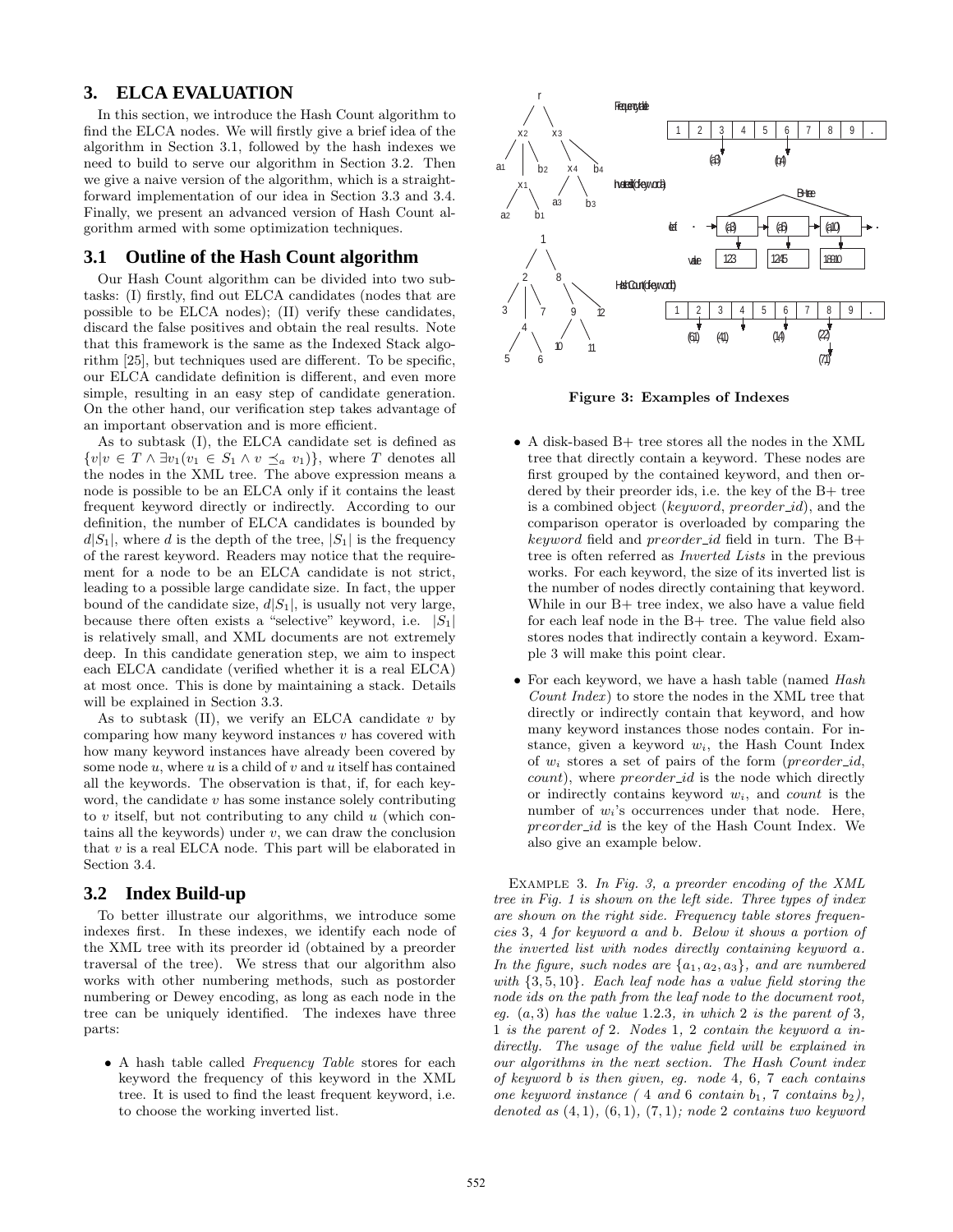Algorithm 1 Naive Hash Count

**Input:** the shortest keyword inverted list,  $S_1$ Output: all the ELCA nodes, R

1:  $R = \phi$ ;

2:  $stack = empty;$ 

3: while not end of  $S_1$  do

4: Read a node value  $v$  from  $S_1$ ;

5:  $p = lcp(state, v)$ ; {find the longest common prefix p such that  $stack[i].node = v[i], 1 \leq i \leq p$ 

6: while  $stack.size > p$  do

7:  $popEntry = stack.pop();$ 

8: if isELCA(popEntry) then

9:  $R := R \cup \{popEntry.node\};\$ 

10: add popEntry.node to stack.top().childList; 11: else

12: if  $popEntry.childList \neq \phi$  then

13: add popEntry.node to stack.top().childList; 14: end if 15: end if 16: end while

17: for  $p < j \le v.length$  do

```
18: newEntry = [node := v[j]; childList := \phi];
```
19: stack.push(newEntry);

20: end for

21: end while

22: while  $stack$  is not empty do

23: Repeat line 7 to line 15;

24: end while

*instance*  ${b_1, b_2}$ *, recorded as*  $(2, 2)$ *; node* 1 *contains four keyword instance*  $\{b_1, b_2, b_3, b_4\}$ *, represented as*  $(1, 4)$ *. These pairs are stored in the Hash Count index of keyword* b*. Note that* (8, 2)*,* (9, 1)*,* (11, 1) *and* (12, 1) *are also in the index, but not displayed in the figure.*

The indexes can be built in advance by one parse of an XML document. When a set of keywords is given, we use the frequency table to pick a least frequent keyword, and read node values from the inverted list of the least frequent keyword to generate a set of ELCA candidates. We also load into memory the Hash Count indexes of other keywords to verify whether an ELCA candidate is a real ELCA node. The case when the Hash Count indexes cannot fit into memory will be discussed in Section 3.5.5.

# **3.3 ELCA Candidate Generation**

In this section, we introduce how to inspect each ELCA candidate only once. The key idea is, when we decide to verify a node  $v$ , we have done the verifications of all the ELCA candidates that are descendants of node  $v$ .

A naive Hash Count algorithm is given in Algorithm 1 (We will give a sophisticated optimized version in Section 3.5.). We will first go through the algorithm, and then give a running example to illustrate the algorithm.

Line 1 initializes the final ELCA set  $R$  to be an empty set. Line 2 creates an empty stack. Each stack entry encapsulates an ELCA candidate, and has two fields (See Fig. 4). One field entry.node stores the node id of the ELCA candidate, the other field *entry.childList* stores the ids of the candidate's children who also contain all the keywords. The field *entry.childList* is used to verify whether *entry.node* is a real ELCA candidate (This step line 8 will be introduced in Algorithm 2 in the next section). For each item in  $S_1$ (line 3-21), the algorithm will first pop up and verify the nodes that the algorithm will not see descendants of those nodes in future (line 6-16), and then push some new nodes into the stack (line 17-20). Line 5 is to find how many nodes need to remain in the stack, i.e. how many nodes need to be popped. A node is added into  $stack.top()$ 's *childList* either when the node is a real ELCA, or when the node's *childList* is not empty. Both cases imply that the node contains all the keywords. Line 22-24 is to verify the remaining nodes in the stack.

Fig 4 shows the snapshots of running the algorithm on the tree in Fig 1. We divide the process into four steps. In each step, a new value is read from the inverted list of keyword a. At the beginning, the stack is empty, and every ELCA candidate is encapsulated into a stack entry, and pushed into the stack. The childList field of the stack entry is initially set to empty (represented as  $\{\}\$ in the figure), eg.  $(1,\{\})$ ,  $(2,\{\})$ ,  $(3,\{\})$  are pushed into the stack in turn. When  $a_2 = 1.2.4.5$  arrives, we first obtain the longest common prefix of  $a_2$  and the stack to be 1.2, and then pop up and verify the nodes do not belong to the common prefix. Node 3 is popped and verified, followed by nodes 4 and 5 pushed into the stack in turn. Step 3 is similar to step 2. The difference is that in step 3, a real ELCA node 4 has been discovered, therefore when node 4 is popped from the stack, it is added into stack.top()'s  $childList$ . The current stack top entry becomes  $(2,\{4\})$ . Node 4 will be used to verify whether node 2 a real ELCA. Of the same spirit, when node 2 is popped from the stack, it is added into node 1's childList. Finally, the remaining nodes in the stack are all popped up and verified.

# **3.4 ELCA Candidate Verification**

In this section, we present how to determine whether an ELCA candidate is a real ELCA node. We will first review the current solution in Indexed Stack algorithm to extract the hidden idea implied by that implementation, and afterwards we propose our solution, which is easier to implement, superior in theoretical complexity, and faster in practice (We only provide theoretical analysis in this section, and performance on real DBLP dataset will be shown later in Section 4).

Let us recall a concept first. Let  $child\_elcaCan(v)$  denote the set of children of  $v$  that contain all keyword instances, i.e. for any  $u \in child\_elcaCan(v)$ , u is a child of v and either u or u's descendant is an ELCA candidate node.

$$
child\_elcaCan(v) = \{u|u \in child(v) \land
$$
  

$$
\forall i \in [1, k](\exists x_i \in S_i(u \leq_a x_i))\}
$$

where  $child(v)$  is the set of child nodes of v. Now assume the set *child\_elcaCan(v)* is  $\{u_1, \ldots, u_c\}$ , where  $c =$  $|child\_elecaCan(v)|$ . See Fig. 5, to verify whether v is an ELCA node, the previous solution is to probe every  $S_i$  to see if there exists a node  $x_i \in S_i$  such that either  $x_i$  is in the forest under v to the left of the path  $vu_1$ , or in the forest under v to the right of the path  $vu_c$ , or in any forest under v between the paths  $vu_i$  and  $vu_{i+1}$   $(j \in [1, c-1])$  [25].

The idea behind this strategy is, for each keyword  $w_i$ , we need to find at least one witness  $x_i$ , which solely contributes to v (does not contribute to any  $u \in child\_elcaCan(v)$ ). As aforementioned, there are  $c + 1$  different portions under v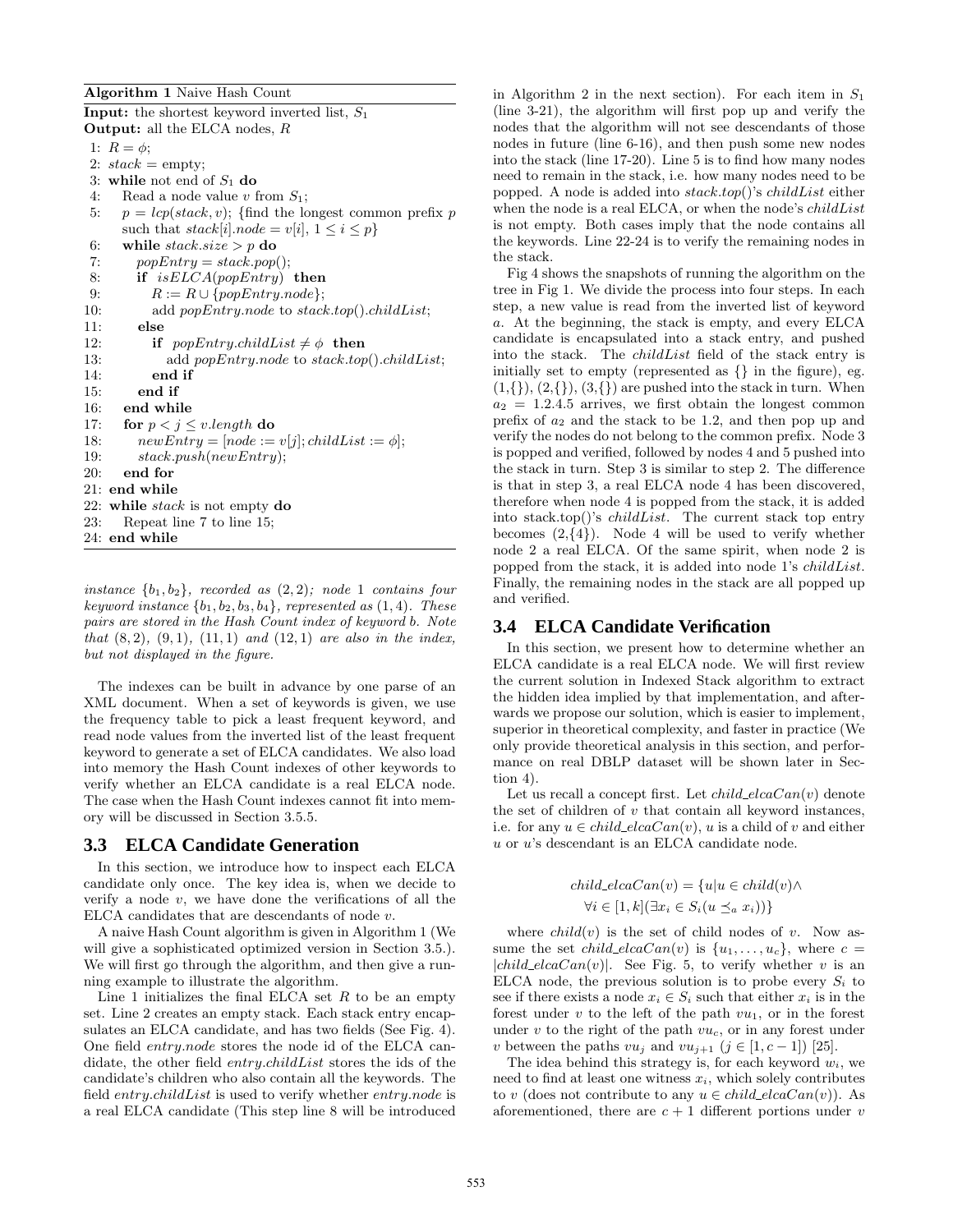$2,\{\}$  $1,\{\}$  $(3, {\{\})$  $(2, \{\})$  $(1, \{\})$  $5,\{\}$  $4,\{\}$  $(2,\{\})$  $(1, \{\})$  $[5, {\{\}$  $(4, {}$  $(2, \{\})$  $(1, \{\})$  $10,\{\}$  $9,\{\}\)$  $8,\{\}$  $(1,\{2\})$  $(4, {}_{3})$  $(2, \{\})$  $(1, \{\})$  $(2, \{4\})$  $(1, \{\})$  $(8, \{\})$  $(1,\{2\})$  $(10, {})$  $(9, {})$  $(8, \{\})$  $(1,\{2\})$  $(9, {}_{\!\{}\})$  $( 8, \{\})$  $(1,\{2\})$  $(8, 9)$  $(1,\{2\})$   $(1,\{2,8\})$ Step1: Read a<sub>1</sub>=1.2.3 Step 2: Read a<sub>2</sub>=1.2.4.5 Step 3: Read a<sub>3</sub>=1.8.9.10 Step 4: Clear the stack  $9,\{\}\)$  $(8, \{\})$  $1, {2}$  $4, {\}$  $(2, \{\})$  $(1, \{\})$  $(3, {\})$  $(2, \{\})$  $(1, \{\})$   $(1, \{\})$   $(1, \{\})$ (node, childList)

Figure 4: The snapshots of Naive Hash Count algorithm



Figure 5: v and  $child\_elecaCan(v)$ 

where  $x_i$  may come from, however, if  $v$  is a real ELCA node, it does not matter which portion  $x_i$  comes from, as long as it resides in one of them. Based on the above observation, we have the following lemma.

Lemma 4. *Given an XML tree and a keyword query*  $\{w_1, \ldots, w_k\}$ , a node v is a real ELCA node, if and only if, *for any*  $i \in [1, k]$ *,* 

$$
C_i(v) > \sum_{u \in child\_eleaCan(v)} C_i(u)
$$
 (1)

*where, for a node n in the XML tree,*  $C_i(n)$  *denote, in the subtree rooted at node* n*, the number of nodes which directly contain keyword* wi*.*

EXAMPLE 5. *See Fig. 3, child\_elcaCan(x<sub>2</sub>)* =  $\{x_1\}$ *. For*  $keyword \ a, \ C_a(x_2) = 2, \ for \ x_2 \ covers \ two \ keyword \ a \ in \mathit{stances}\{a_1, a_2\}$ .  $\mathit{And}\sum_{u\in\mathit{child\_elecaCan}(x_2)} C_a(u) = C_a(x_1) =$ 1, we have  $C_a(x_2) > \sum_{u \in child\_elecaCan(x_2)} C_a(u)$ *. Similarly,*  ${\it for~ keyword~b,~we~also~have~} C_b(x_2) > \sum_{u\in child\_elcaCan(x_2)} C_b(u).$ 

*Therefore,* x<sup>2</sup> *is a real ELCA. While* x<sup>3</sup> *is not a real ELCA,* because  $C_a(x_3) = \sum_{u \in child\_elecaCan(x_3)} C_a(u) = 1.$ 

The proof of Lemma 4 is not difficult, and hence is omitted. Lemma 4 implies an efficient implementation to check whether an ELCA candidate is a real ELCA node. A straightforward implementation of the function isELCA() is shown in Algorithm 2. By utilizing hash index, fetching  $C_i(u)$ (line 4) can be done in  $O(1)$  time, and the complexity of one verification step (calling the function isELCA() once) is  $O(k|entry.childList|)$ . The total time complexity of Algorithm 1 is  $O(k\Sigma_{entry\in stack}|entry.childList|)$ . Here,  $\Sigma_{entry \in stack}$ |entry.childList| is bounded by d|S<sub>1</sub>|, because  $\Sigma_{entry \in stack}|entry.childList|$  is bounded by the number of nodes ever pushed into the stack (refer to line 10 and line 12-14), and the total number of nodes pushed into the stack is further bounded by  $d|S_1|$ . To sum up, the time complexity of Naive Hash Count algorithm is  $O(kd|S_1|)$ . Comparing to Indexed Stack algorithm of complexity  $O(kd|S_1|log|S_{max}|)$ , our solution manages to save a  $log|S_{max}|$  factor, which could be of substantial importance when one or some of the keywords have very long inverted lists.

## **3.5 Optimized Hash Count Algorithm**

The Naive Hash Count algorithm presents the key idea of finding ELCA nodes using the number of keyword occurrences rather than physically searching for a keyword witness. There are also several important optimizations that can dramatically affect the performance of the algorithm. We now introduce the optimizations, and give out an optimized Hash Count algorithm in Algorithm 3. The modified parts in Algorithm 3 (compared to Algorithm 1) will be explained when we introduce the corresponding optimization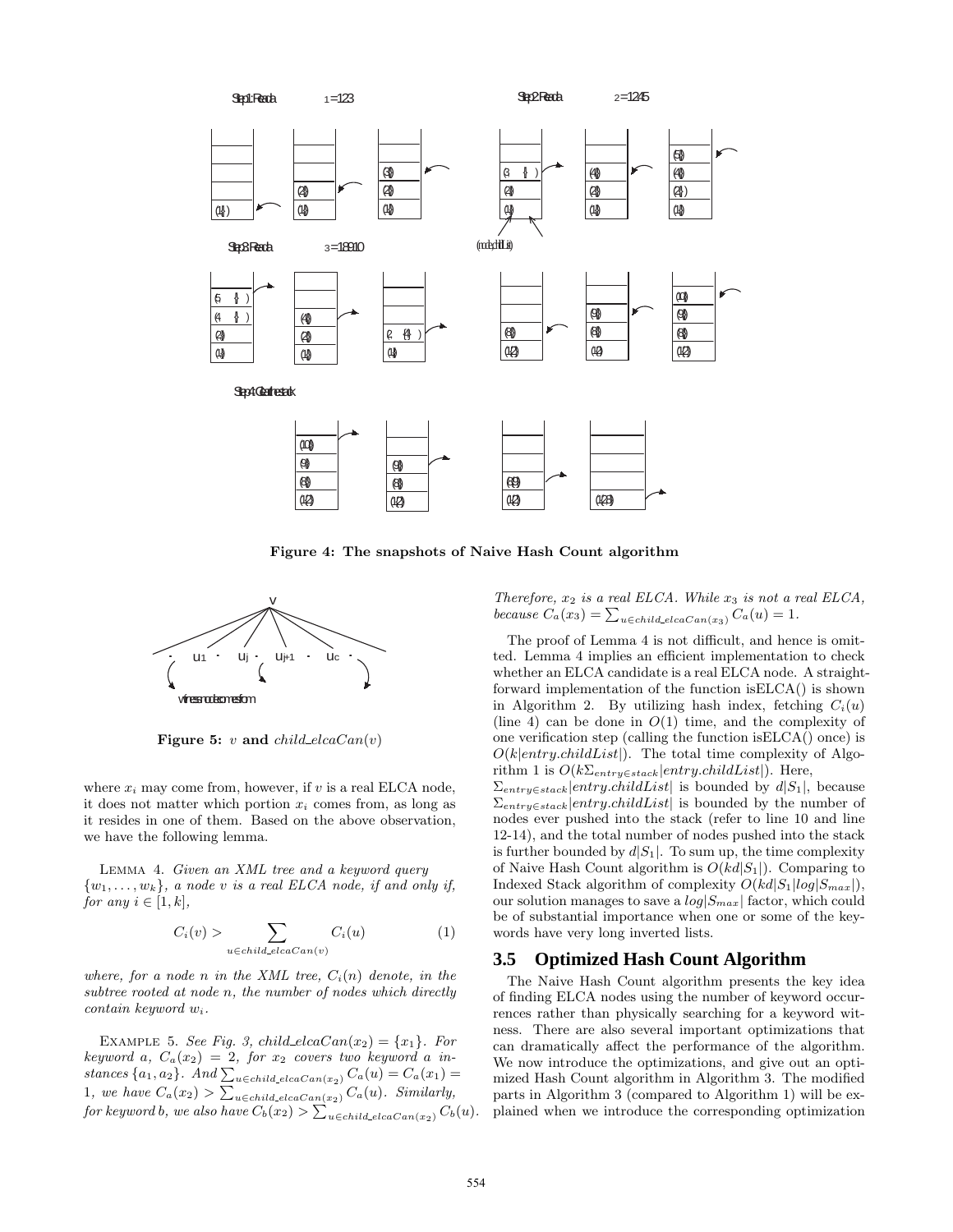#### Algorithm 2 isELCA(entry) in Naive Hash Count

Description: To verify whether an ELCA candidate is a real ELCA node, if yes, return true; otherwise return false. Input: entry, a stack entry encapsulating an ELCA candidate node;

Output: a boolean value;

1: for  $i = 1$  to k do

- 2:  $C_{sum} := 0;$
- 3: for each  $u$  in entry.childList do
- 4: Look up  $C_i(u)$  in Hash Count Index of keyword  $w_i$ ; 5:  $C_{sum} + C_i(u);$
- 6: end for
- 7: Look up  $C_i(entry node)$  in Hash Count Index of keyword  $w_i$ ;
- 8: if  $C_i(entry node) = C_{sum}$  then
- 9: return false;
- 10: end if
- 11: end for
- 12: return true;

techniques.

#### *3.5.1 Reducing isELCA() Calls*

In the Naive Hash Count algorithm, for every node in  $S_1$ , all its ancestor nodes will be checked by the function isELCA(). In fact, many of these nodes do not need to go into isELCA(). The reason is every keyword witness node could contribute to only one ELCA node. For example, in Fig. 3,  $a_1$  contributes to  $x_2$ ,  $a_2$  contributes to  $x_1$  and  $a_3$ contributes to  $x_4$ . After  $x_1$  and  $x_4$  are found to be ELCAs,  $x_1$  and  $x_4$  will prevent keyword instances below them from contributing to their parents according to the ELCA definition. As a result, we use the notion *potential ELCA* to capture those nodes in the stack that need to be checked in isELCA(). Potential ELCA is defined as follows:

*Definition 1.* If node v is an ELCA candidate and contains at least one witness node  $x_1$  from  $S_1$  (the working list), satisfying  $x_1$  does not contribute to any ELCA nodes under  $v$ , we call node  $v$  a potential ELCA.

EXAMPLE 6. In Fig 3, when  $x_2$  is pushed into the stack, *it is not a potential ELCA. After*  $a_1$  *is verified not to be an ELCA,* x<sup>2</sup> *is set to be a potential ELCA, for there exists a keyword instance* a<sup>1</sup> *not covered below* x2*. A potential ELCA may or may not be a real ELCA. In the example, the potential ELCA*  $x_2$  *is a real ELCA. But if we remove*  $b_2$  *node from the tree,*  $x_2$  *becomes a false one, despite that it is still set to be a potential ELCA after*  $a_1$  *is popped from the stack.* 

For each stack entry, we add a boolean value to identify whether the entry is a potential ELCA. For a popped entry from the stack, if entry.is Potenial  $ELCA = false$ , we discard the entry immediately without calling  $isELCA(entry)$ (line 8 in Algorithm 3). Line 13 sets the stack top to be a potential ELCA, if the current node is a potential ELCA, but not a real ELCA, because it means the current node has an uncovered keyword instance that may contribute to its parent. Line 25 initializes the *isPotentialELCA* field for every new stack entry to be false, except for the last pushed one (line 28). The last pushed entry encapsulates a node directly containing the keyword, and if the node is found not

#### Algorithm 3 ELCA Evaluation with Optimization **Input:** the shortest keyword inverted list,  $S_1$ Output: all the ELCA nodes, R 1:  $stack = empty;$ 2:  $R = \phi$ ; 3: while not end of  $S_1$  do 4: Read a node value  $v$  from  $S_1$ ; 5:  $p = lcp(state, v)$ ; {find the longest common prefix p such that  $stack[i].node = v[i], 1 \leq i \leq p$ 6: while  $stack.size > p$  do 7:  $popEntry = stack.pop();$ 8: if  $popEntry.isPotentialELCA = true$  then 9: if  $isELCA(popEntry)$  then 10:  $R := R \cup \{popEntry.node\};$ 11: add  $popEntry.setfCount[]$  to stack.top().descCount[]; 12: else 13:  $stack.tock.top().isPotentialELCA = true;$ 14: if  $popEntry.descCount[] \neq \vec{0}$  then 15: add  $popEntry\_selfCount[]$  to stack.top().descCount[]; 16: end if 17: end if 18: else 19: if  $popEntry.descCount[] \neq \vec{0}$  then 20: fetch  $popEntry.setfCount$  and add  $popEntry.setfCount$  to stack.top().descCount[]; 21: end if 22: end if 23: end while 24: for  $p < j \le v.length$  do 25: newEntry =  $[node := v[j]; isPotential ELCA :=$  $false; selfCount[| := \vec{0}; descCount[| := \vec{0}];$ 26: stack.push(newEntry); 27: end for 28:  $stack-top().isPotentialELCA = true;$ 29: end while 30: while stack is not empty do 31: Repeat line 7 to line 22;

32: end while

containing other keywords, the isPotentialELCA property will be propagated upward (recall line 13). Comparing with Algorithm 1, we avoid calling isELCA() function for nodes  ${x_3, r}.$ 

#### *3.5.2 Reducing Index Look-ups*

Algorithm 2 in the Naive Hash Count algorithm is a straightforward implementation of Lemma 4. For some node u and some keyword  $w_i$ ,  $C_i(u)$  may be looked up twice in line 4 (when checking whether u is a real ELCA) and line 7 (when checking whether  $u$ 's parent is a real ELCA). Therefore, to avoid repeated look-ups, for each stack entry entry, we use a k-dimension vector to record the occurrences of each keyword under entry.node (There are in total  $k$  keywords.). In this way, each node is looked up only once. We use selfCount to denote the k-dimension vector. This programming trick is indeed simple, but will facilitate space cost reduction for Algorithm 1, which will be illustrated in the next section.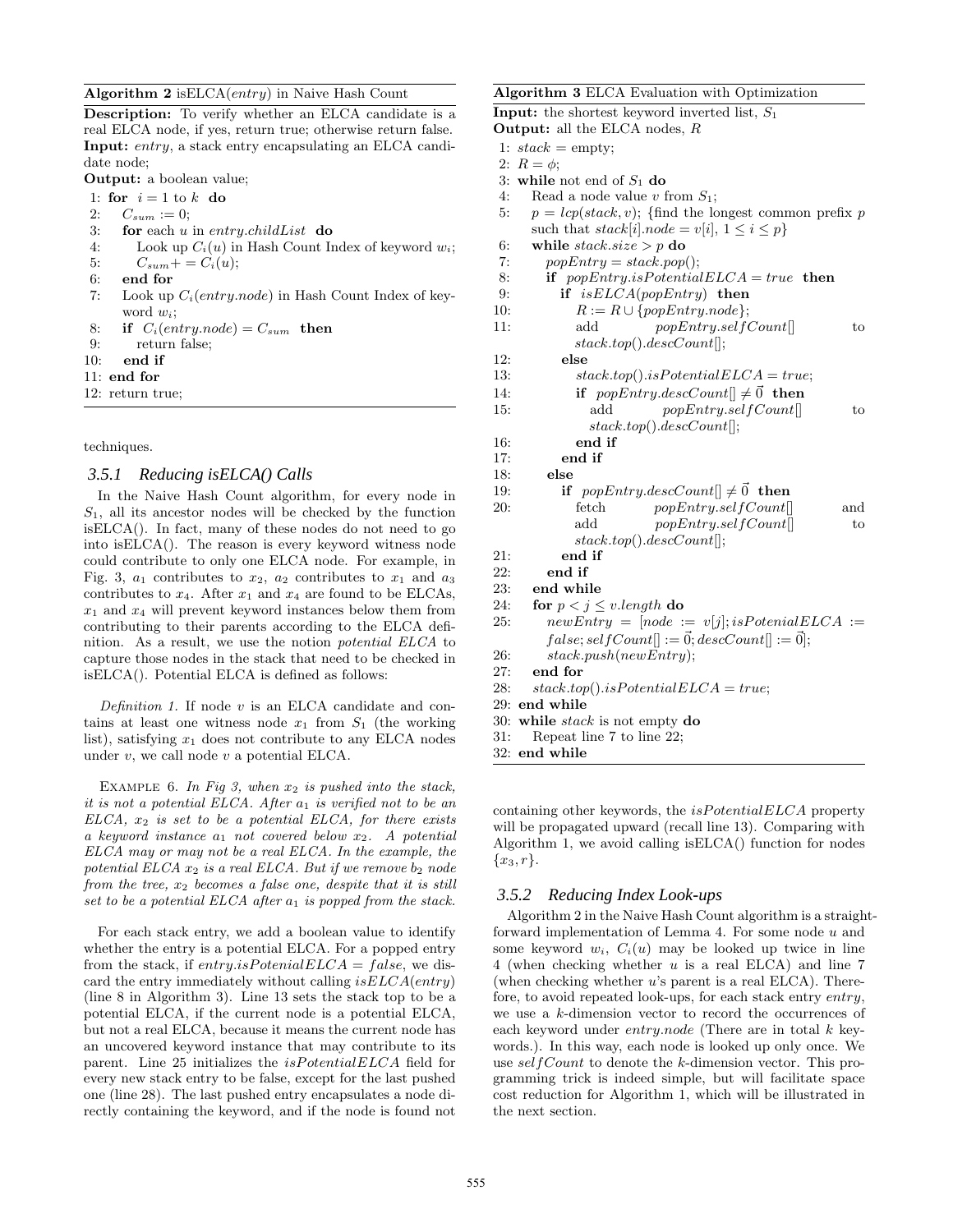Algorithm 4 isELCA(entry) in Optimized Hash Count

Description: To verify whether an ELCA candidate is a real ELCA node, if yes, return true; otherwise return false. Input: entry, a stack entry encapsulating an ELCA candidate node;

Output: a boolean value;

- 1: for  $i = 2$  to k do
- 2: Look up  $C_i(entry node)$  in Hash Count Index of keyword  $w_i$ ;
- 3: entry.self $Count[i] := C_i(entry.node);$
- 4: if  $entry.degcCount[i] = C_i(entry.node)$  then
- 5: return false;
- $6<sup>°</sup>$  end if
- 7: end for
- 8: return true;

# *3.5.3 Reducing Space Cost*

We now introduce how to reduce space cost for Algorithm 1. The idea is to replace the child lists with another k-dimension vector, descCount.

We first analyze the space complexity of the Naive Hash Count algorithm. The space cost comes from two parts, the stack size and the size of child lists. The stack size is bounded by d, where d is the depth of the XML tree. The size of child lists,  $\Sigma_{entry\in stack}|entry.childList|$ , is bounded by  $|S_1|$ . The total complexity is  $O(d+|S_1|)$ . With index look-ups reduction, the space complexity of the algorithm increases to  $O(kd+k|S_1|)$ , because, for each entry.node and each node in  $entry$ .childList, we need to record a self Count vector of size k.

However, we are able to reduce space complexity to  $O(kd)$ without sacrificing efficiency. The idea is, for each node  $v$ in the stack, using another k-dimention vector, denoted as descCount, to accumulate the keyword occurrences of nodes in child\_elcaCan(v). Let node  $u \in child\_elecaCan(v), u's$ self Count can be added into v's descCount after checking is  $ELCA(u)$  without storing u into v's child list.

Algorithm 4 gives the isELCA() function in the optimized Hash Count algorithm. It has the same spirit as Algorithm 2, but is more efficient. There are  $k-1$  loops except for the least frequent keyword (line 1). In each loop, the number of keyword instances entry.node has covered is looked up from the Hash Count index of  $w_i$ , and recorded into self Count vector in line 3. Line 4 equals to line 8 of Algorithm 2, but here  $descCount$  is accumulated on the fly. The accumulation may take place at three places in Algorithm 3, line 11, 15 or 20. In any case, it means the *entry.node* has contained all the keywords, and all the instances covered by entry.node cannot contribute to entry.node's parent. Specifically speaking, (I) line 11 deals with the case when the node is a real ELCA, like node  $x_1$  in Fig. 3; (II) line 15 deals with the case when the node is a potential ELCA, but not a real one. We do not have a corresponding example in Fig. 3. If we remove  $b_2$  from the XML tree, then  $x_2$  is a such node. (III) line 20 deals with the case when the node is not a potential ELCA but still contains all the keywords, i.e. it has a descendant node to be an ELCA.  $\{x_3, r\}$ are such examples.

Back to the space cost analysis, in the optimized Hash Count algorithm, each stack entry has four fields, an encapsulated node id, a boolean value representing whether

the node is a potential ELCA, a selfCount vector storing the number of keyword instances covered by the node, and a descCount vector recording the number of keyword instances have already been covered. Without storing a child list for a stack entry, the space cost is reduced to  $O(kd)$ . Here,  $k$  is the size of vectors self Count and descCount, the tree depth d bounds the size of the stack.

#### *3.5.4 A running example*

We give a set of snapshots for running Algorithm 3 on the XML tree in Fig. 3. At the beginning (step 1), each node is encapsulated into a stack entry, and pushed into the stack, with selfCount vector and descCount vector set to  $0$  and the  $isPotentialELCA$  field of the last pushed stack entry set to true. In step 2, when  $(3, true, (0, 0), (0, 0))$  is popped from the stack, its  $isPotentialELCA$  field is examined. After node 3 is found not to be a real ELCA, the  $isPotentialELCA$  field of the current top stack entry is set to true, because keyword instances under node 3 may contribute to node 2 since node 3 is not an ELCA. And then node 4 and 5 are pushed into the stack. In step 3, node 5 is first popped up from the stack and then node 4 is discovered as an ELCA, for the selfCount vector of node 4 is found to be  $(1,1)$  larger than its *descCount* vector  $(0,0)$ on every dimension. After node 4 is added into the result set, the selfCount vector of node 4 is accumulated into the current stack top node 2's descCount. In a similar manner, when node 2 is popped from the stack, its self Count vector  $(2, 2)$  is compared with its *descCount* vector  $(1, 1)$ . Obviously, node 2 is also an ELCA. Node 2's selfCount is also added into node 1's descCount. Then nodes 8, 9, 10 are pushed into the stack in turn. Step 4 operates similarly to step 3. One different point we want to mention is that when node 8 and 1 are popped from the stack. They will not go into isELCA() function to be verified, because after node 9 is found to be an ELCA. The *isPotentialELCA* fields of node 8 and 1 will not be set to true, and thus node 8 and 1 can be discarded directly.

#### *3.5.5 A potential drawback and the solution*

We have shown the advantage of Hash Count algorithm in terms of both time and space complexity. The benefit is brought by introducing the Hash Count indexes. Comparing with the existing algorithms, the potential drawback of Hash Count algorithm is when some Hash Count index cannot fit into memory. In this case, to fetch keyword count information requires disk access to Hash Count index. The performance of Hash Count algorithm will degrade significantly, since disk access is much slower than in-memory operations.

To find a solution to the above problem is not difficult. For a keyword whose hash count index cannot fit into memory, we try to find a witness node for a candidate in the same way as the IS algorithm using the keyword's inverted list. The disk complexity is  $O(B)$ , where B is the number of disk blocks storing the inverted list. This complexity is much less than  $O(d|S_1|)$ , the disk complexity if we still use Hash Count index for the stop word.

## **4. EXPERIMENTS**

In this section, we report the performance of Hash Count algorithm and compare it with the state-of-the-art algorithms, DIL algorithm [8] and IS algorithm [25]. The version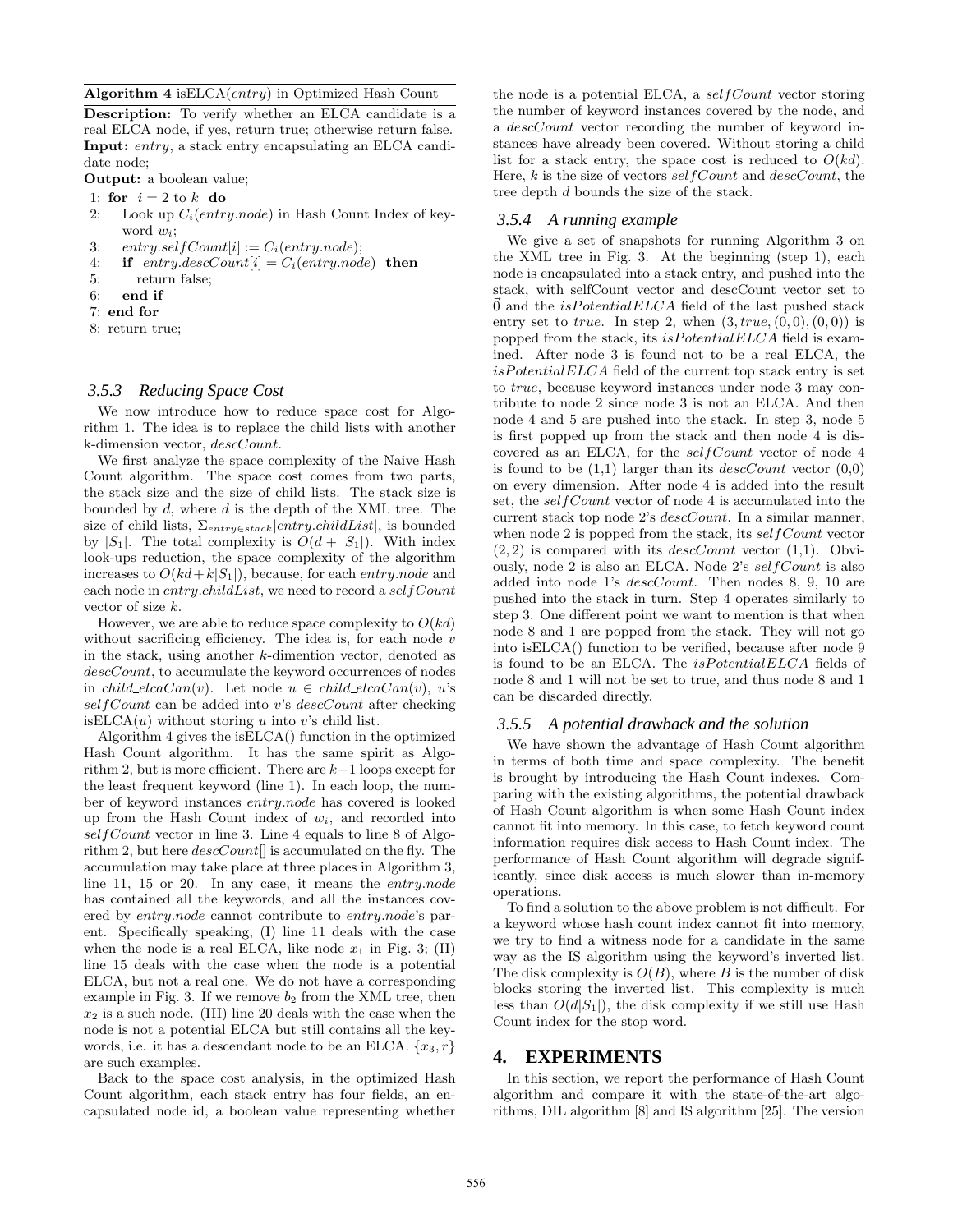

Figure 6: The snapshots of Optimized Hash Count algorithm

of our algorithm we use is the optimized Hash Count algorithm with the modification discussed in Section 3.5.5 (to deal with the case when hash count index is large). All the experiments are done on a laptop with 1.6GHz Turion CPU and 512M memory.

Dataset We test the algorithms on the DBLP dataset [1]. We first parse the data once to build keyword frequency table, keyword inverted lists and hash count indexes. These indexes are stored with Berkeley DB [2], precisely speaking, the inverted list is stored in Berkeley DB's B-tree, and the frequency table and hash count indexes for the keywords are stored in hash tables. The size of the XML document is 180M.

Keyword Query Selection We consider two issues, when we select keyword queries to test the algorithms. (I) Selecting a keyword with a specified frequency (the length of inverted list): we use keyword frequency table to choose keywords having frequencies close to specified values. For instance, we put keywords with frequency close to 100 into a set  $K_{100}$ . When we want to choose a keyword with frequency 100, we randomly select a keyword from  $K_{100}$ . In our experiments, the most used keyword frequencies are 10, 100, 1,000, 10,000, 100,000. (II) We manually refine the keyword queries. For instance, to form a keyword query, we randomly select two keywords, one from  $K_{10}$  and one from  $K_{1000}$ . However, it is possible that the combination of these two keywords may not make sense, just because they simply happen to have the specified frequencies. Therefore, for each type of query, we manually choose three reasonable ones from randomly generated ones. The elapse time is the average time of answering three queries. Each query is run five times after memory warm-up.

## **4.1 Varing the highest frequency**

In Fig. 7, we fix the occurrence of the least frequent keyword at 10, and vary the highest frequency from 100 to 100,000 at 10 times each step. We use  $L/H$  to denote the lowest/highest frequency. When  $L=10$ ,  $H=100$ , three algorithms have almost the same performance, and the advantage of Hash Count algorithm is not obvious, because if H is not very large, DIL algorithm is acceptable, for  $|S|$  is not very large. As to the IS algorithm, the number of logarithmic look-ups is also small. As  $H$  increases, DIL algorithm degrades dramatically, and IS algorithm degrades mildly. The advantage of Hash Count algorithm become more and more obvious. Hash Count is better that DIL in orders of magnitude, and better than IS by up to 30%. We also vary the number of keywords from 2 to 5. As the number of keywords goes up, the elapse time of all three algorithms goes up as well, but the impact of the number of keywords is not as significant as the length of the longest keyword inverted list. Hash Count algorithm is always the best choice among the three.

#### **4.2 Varing the lowest frequency**

In Fig. 8, we fix the occurrence of the most frequent keyword at 100,000, and vary the smallest keyword frequency from 10 to 10,000. As  $L$  increases from 10 to 10,000, the elapse time of DIL algorithm stays almost the same with a mild increase. The reason is that  $|S|$  is almost around 100,000, although has a mild increase. The gap between the DIL algorithm with the other two algorithms become closer and closer, for the working list of IS and Hash Count algorithms becomes larger and larger, but DIL is still the last choice. Hash Count algorithm is better than IS algo-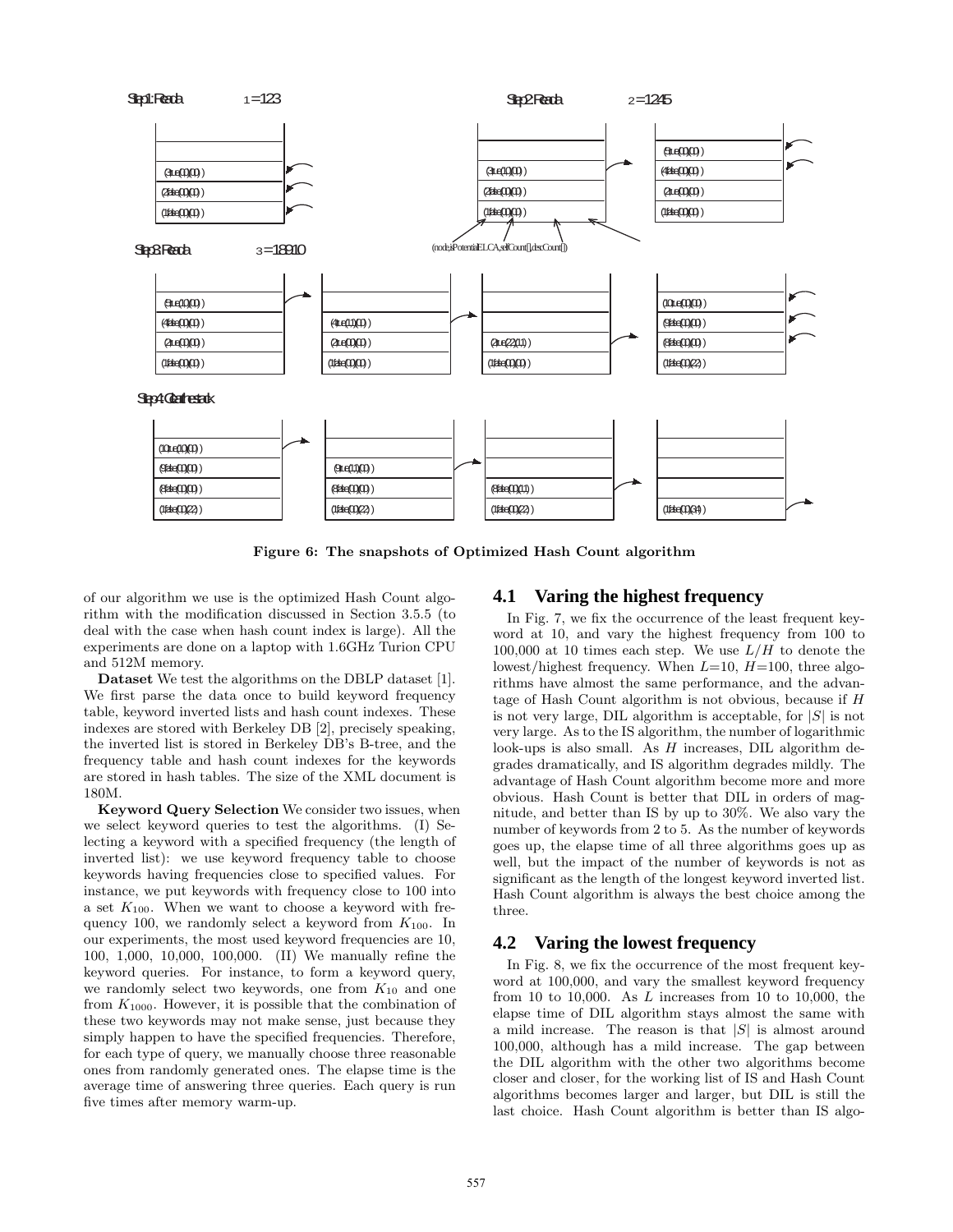

Figure 7: Varing the largest frequency

rithm by an obvious margin, because  $log|S_{max}|$  now is not a neglectable factor.

as the IS algorithm.

**5. RELATED WORKS**

## **4.3 The same frequencies**

In Fig. 9, we test the cases for  $L = H$  from 10 to 10,000. We did not choose queries with  $L = H = 100,000$ , because such queries are too general and do not make sense. When  $L = H = 10$ , three algorithms are almost the same, DIL wins slightly owing to its not sophisticated implementation. With the length of inverted lists goes up, the advantage of Hash Count becomes obvious. DIL again suffers from the total length of all the input lists, and IS has an increasing  $log|S_{max}|$  look-ups, and is even worse than DIL. As the number of keywords increase, the benefit the Hash Count algorithm has brought becomes strengthened.

## **4.4 Discussion**

In the above experiments, we have tested several keyword sets. An interesting observation is that although DIL algorithm and IS algorithm may outperform one another in different situations, Hash count algorithm is often the best in almost every case. We analyze the reason as follows: When there exists a rare keyword, Hash Count can take advantage of this information by using the shortest inverted list as the input. It manages to share the same merit as IS algorithm to achieve very good performance; when keyword frequencies are not biased, it also has satisfactory performance because it does not need to read all the inverted lists, consequently, the more the number of keywords is, the faster Hash Count is, comparing to the DIL algorithm. This conclusion only holds when the hash indexes can fit into memory. If all other inverted lists except for the shortest one are not able to fit into memory, Hash Count algorithm will perform the same

Keyword search on XML data has drawn the attention of database community recently. Unlike traditional keyword search to return a web page, the result of keyword search on an XML document is modeled as an XML fragment. Two issues to answer keyword queries have been intensively investigated: effectiveness and efficiency.

As to the first category, effectiveness, many notions have been proposed to model keyword query semantics. For pure keyword query, ELCA proposed in [8] is the first semantic approach to model keyword query result, and [8] also proposed a ranking strategy to rank the resulting ELCA nodes. Another widely accepted notion is SLCA, first proposed in [24]. In fact, the importance of keyword queries on XML data was realized several years ago, when some keyword-like languages were addressed and studied. In [21], *meet* operator was used for querying an XML document by finding LCA nodes of keywords given in the query. Schema-free XQuery [15] adopted the concept of MLCA to incorporate keyword search into XQuery. MLCA is similar to SLCA, but with more imposed conditions. These LCA-based notions have the following relationship:  $mlca(S_1, \ldots, S_k) \subseteq$  $slca(S_1, \ldots, S_k) \subseteq elca(S_1, \ldots, S_k) \subseteq lca(S_1, \ldots, S_k)$ . Some other works utilized semantics to refine the produced LCA nodes, eg, XSEarch [5] and CVLCA [14] have improved the quality of LCA and ELCA respectively. Another stream of works (also focusing on the effectiveness issue) aim to identify what information should be returned to users. The observation is that an LCA node may not be a meaningful entity [17], or the query result should follow some universally accepted properties [18]. The works [17, 18] use subtrees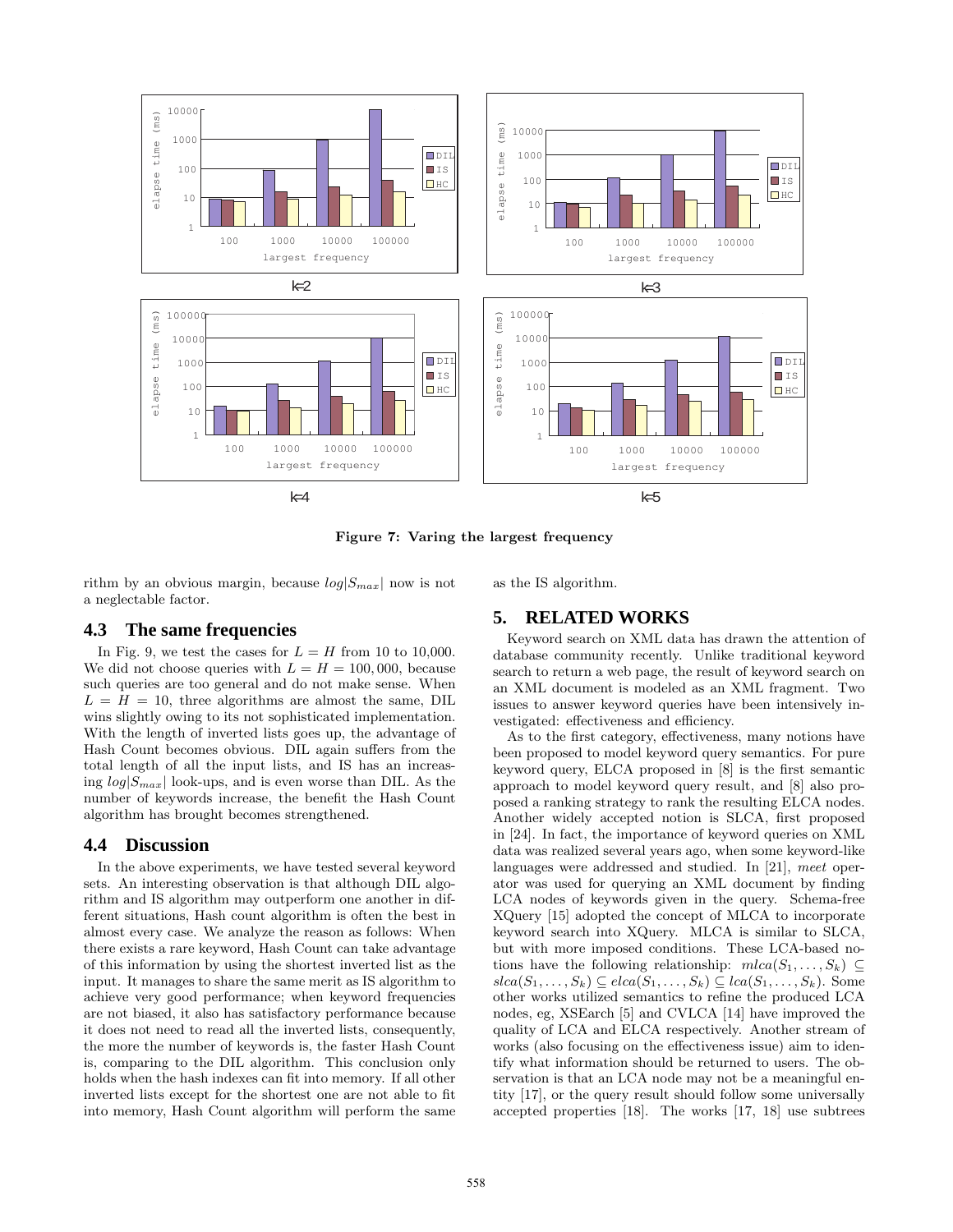

Figure 8: Varing the lowest frequency

rooted at SLCA nodes as base to infer meaningful returned fragments. Kong et al. [13] developed the idea in [18] using subtrees rooted at ELCA nodes.

On the other hand, the efficiency of LCA evaluation have been studied mainly on SLCA [24, 22, 23] and ELCA [8, 25]. The performance matters, because computing LCAs is an important step of many XML keyword search systems, such as [17, 18, 13]. Our work falls in this category.

Keyword query are also studied on graphs and in relational databases, such as [6, 3, 4, 10, 11, 12, 9, 19, 16, 20, 7]. (Just list a number of them.) The semantics of keyword query result is no longer LCA-based entities, since the data is not of a tree structure. The techniques of these works can be definitely borrowed to process XML data, but it is obvious that these techniques are not well-fitted, since they are not specially designed for XML.

## **6. CONCLUSIONS AND FUTURE WORK**

In this paper, we have proposed an efficient algorithm named Hash Count to find ELCAs for keyword queries on XML data. Our idea is to use hash index to find ELCA candidates and use keyword occurrences under a node to facilitate ELCA verification. We have shown that Hash Count achieves time complexity  $O(kd|S_1|)$ , where k is the number of keywords, d is the depth of the XML document,  $|S_1|$  is the occurrence of the least frequent keyword. Comparing to DIL in [8] of complexity  $O(kd|S|)$  and Indexed Stack algorithm in [25] of  $O(kd|S_1|log|S|)$ , where |S| is the occurrence of all keyword instances, Hash Count has given out the best complexity result so far. Furthermore, we have shown that Hash Count indeed performs better than the state-of-the-art works on real datasets.

One interesting direction for future work is to compress the hash indexes without sacrificing the algorithm performance. Currently, hash index records nodes both directly and indirectly containing keywords, leading to a potentially large number of nodes to store. A desirable improvement is to reduce the number of nodes stored while keeping index look-ups still in constant time.

An unavoidable drawback of Hash Count algorithm is that it cannot determine "witness" nodes. Though, for the notion of ELCA, it does not matter which nodes are the contributing nodes to an answer, the information about witness nodes may be helpful to the users.

## **Acknowledgment**

We would like to thank Baichen Chen and anonymous reviewers for their helpful comments both on the current version of this paper and future directions they pointed out. We also appreciate the help from Chong Sun for his shared code. This work was supported by the Australian Research Council Discovery Project under the grant number DP0878405.

#### **7. REFERENCES**

- [1] DBLP XML Records. In *http://dblp.uni-trier.de/xml/*.
- [2] Oracle Berkeley DB. In *http://www.oracle.com/technology/products/berkeleydb/index.html*.
- [3] S. Agrawal, S. Chaudhuri, and G. Das. Dbxplorer: A system for keyword-based search over relational databases. In *ICDE*, pages 5–16, 2002.
- [4] G. Bhalotia, A. Hulgeri, C. Nakhe, S. Chakrabarti, and S. Sudarshan. Keyword searching and browsing in databases using banks. In *ICDE*, pages 431–440, 2002.